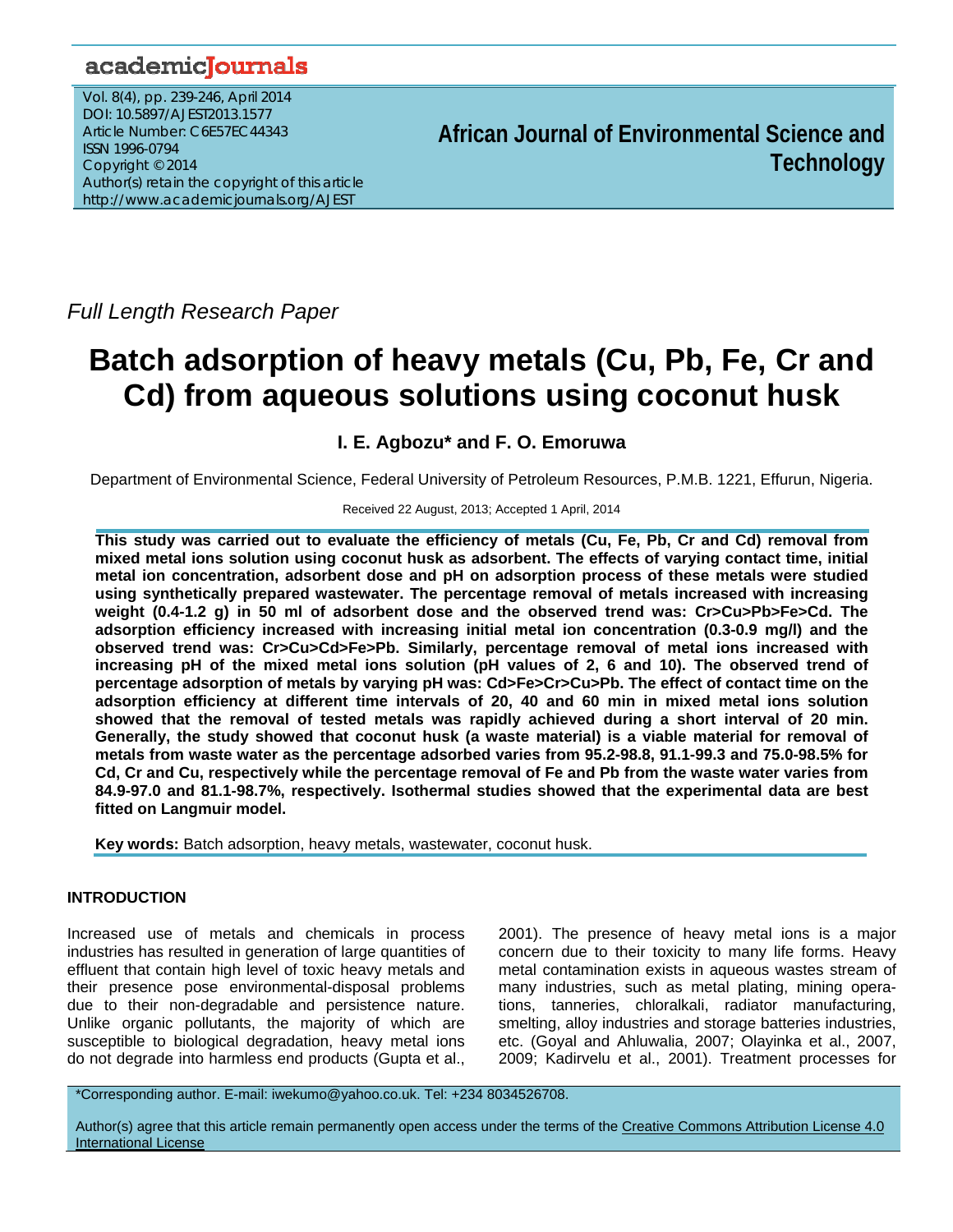heavy metal removal from wastewater include: precipitation, membrane filtration, ion exchange, adsorption and coprecipitation/adsorption. The removal of toxic heavy metal contaminants from aqueous waste streams is currently one of the most important environmental issues being investigated (Igwe et al., 2005; Mondal, 2009; Suthipong and Siranee, 2009). Studies on the treatment of effluent bearing heavy metals have revealed adsorption to be a highly effective technique for the removal of heavy metal from waste stream and activated carbon has been widely used as an adsorbent (Chand et al., 1994). Despite its extensive use in the water and wastewater treatment industries, activated carbon remains an expensive material (Abdel-Ghani and El-Chaghaby, 2009).

Adsorption on low cost-adsorbent for removal of toxic metals from wastewater has been investigated extensively. These materials include thioglycolic acid modified oilpalm (Akaninwor et al., 2007), wild cocoyam biomass (Horsfall and Spiff, 2004), brewery biomass (Kim et al., 2005), sodium hydroxide modified Lalang (*Imperata cylindrica*) and leaf powder (Hanafiah et al., 2006). Recently, efforts have been made to use cheap and available agricultural wastes such as coconut shell, orange peel, rice husk, peanut husk and sawdust as adsorbents (Vaishnav et al., 2012) to remove heavy metals from wastewater (Abia and Igwe, 2005).

The use of the coconut shell as a biosorbent material presents strong potential due to its high content of lignin of about 35-45%, and cellulose of about 23-43% (Carrijo et al., 2002). As a result of its low cost, powder of coconut shell- *Cocos nucifera* is an attractive and inexpensive option for the biosorption removal of dissolved metals. Various metal-binding mechanisms are thought to be involved in the biosorption process including ion exchange, surface adsorption, chemisorption, complexation and adsorption-complexation (Pino, 2005; Matheickal et al., 1999).

Coconut shell is a material composed of several constituents, among them lignin acid and cellulose bear various polar functional groups including carboxylic and phenolic acid groups which can be involved in metal binding (Matheickal et al., 1999; Ting et al., 1991). The cellulose and lignin are biopolymers admittedly to be associated to the removal of heavy metals (Gaballah and Kilbertus, 1994; Gaballah et al., 1997; Hunt, 1986). Adsorption on low cost-adsorbent for removal of toxic metals from wastewater has been investigated extensively. These materials include thioglycolic acid modified oil-palm (Akaninwor et al., 2007), wild cocoyam biomass (Horsfall and Spiff, 2004), brewery biomass (Kim et al., 2005), sodium hydroxide modified Lalang (*Imperatacylindrica*) and leaf powder (Hanafiah et al., 2006).

However, these studies did not involve batch adsorption process but rather single adsorption of metal ions from their aqueous solutions, although study carried

out by Abdel-Ghani and El-Chaghaby (2009) involved batch adsorption process.

In this study, the use of unmodified coconut husk in the removal of metal ions from aqueous solutions through batch adsorption studies was investigated. Coconut husk which is generally considered as a waste is abundant in Nigeria and has a high sorption capacity due to its high tannin content. This study involved the examination of four variables such as pH of the solution, metal ion concentration, contact time and adsorbent loading on the removal of Cu(II), Fe(II), Cd(III), Cr(III) and Pb(II) ions from aqueous solutions, simultaneously.

#### **MATERIALS AND METHODS**

#### **Adsorbent**

Coconut *(C. nucifera)* shell/husk were collected from Abusoro at Okitipupa Local Government Area of Ondo State, Nigeria; sun dried for about 2-5 days before being ground into fine particles using the manual grinding machine and sieved with sifter to obtain 120 mm (micrometer mesh) finer dust particles. The finer dust particles were treated with 0.1 M HCl and was later re-introduced into an oven at a temperature of 30°C for 30 min and then preserved in a sample container for future use.

The concentrations of Cu, Cd, Fe, Cr and Pb ions in the adsorbent were determined by placing 5 g of the adsorbent in 50 ml de-ionized water for 50 min in a 50 cm long and 2 cm diameter glass column. Aliquot portions of the eluate from the pre-treatment of the organic waste were carefully decanted into 50 ml plastic bottles and analyzed for the heavy metals using Atomic Absorption Spectrophotometer (AAS) GBC Scientific with oxy-acetylene flame at temperature of about 2500°C.

#### **Adsorption technique**

A glass column was fitted with cotton wool and held firmly in a vertical position with the aid of a clamp fixed at one end to a retort stand as illustrated in Figure 1. Atmospheric pressure helped to push the sample through the organic material.

Adsorption experiment was done by measuring 50 ml of the wastewater sample and poured into a 100 ml conical flask. 5 g of the pre-treated fine particle coconut husk was added to the wastewater.

#### **Adsorbates**

The solutions of Cu, Cd, Fe, Cr and Pb metal ions were prepared from analytical grade CuSO<sub>4</sub>.5H<sub>2</sub>O<sub>,</sub> 3Cd(SO<sub>4</sub>).8H<sub>2</sub>O<sub>,</sub> FeSO<sub>4</sub>.7H<sub>2</sub>O<sub>,</sub>  $Cr(NO<sub>3</sub>)<sub>3</sub>·9H<sub>2</sub>O$  and  $Pb(NO<sub>3</sub>)<sub>2</sub>$  respectively from BDH Chemicals Ltd, Pool England. 30 mg/L aqueous solutions (stock solutions) of these salts were prepared with de-ionized water in 250 ml volumetric flask and these stock solutions were diluted with de-ionized water to obtain the working standard solutions.

In each set of experiment, the effect of one factor was evaluated by varying this factor while keeping all other factors constants.

#### **Adsorption experiments**

Batch adsorption process was carried out at laboratory room temperature. The different factors affecting adsorption process of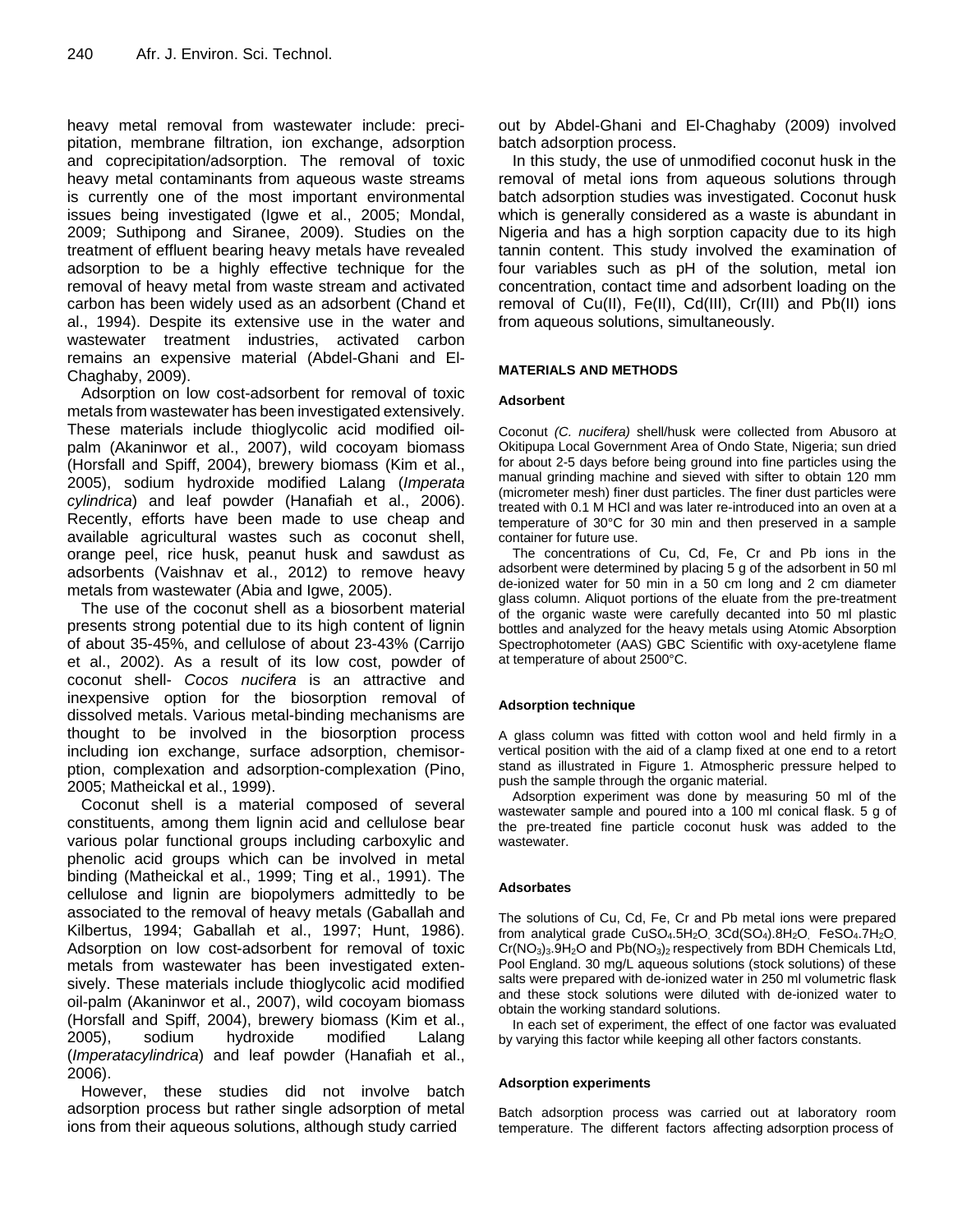

**Figure 1.** Sketch diagram of experimental set-up.

the metal ions under study ( $Cu^{2+}$ ,  $Pb^{2+}$ ,  $Fe^{2+}$ ,  $Cr^{3+}$  and  $Cd^{2+}$ ) such as contact time, concentration, adsorbent dose and pH have been studied using synthetically prepared wastewater. The sorption capacity  $qe$  mg/g and removal efficiency  $Q$  were obtained according to the Equations 1 and 2, respectively:

$$
qe = \frac{(co - Ce)V}{W} \tag{1}
$$

$$
\mathbf{Q} = \frac{(Co - Ce) \times 100\%}{Co} \tag{2}
$$

Where V is the volume of the solution, W is the amount of adsorbent,  $C_0$  and  $C_e$  are the initial and concentration of the solution after adsorption in mg/l.

#### **Statistical analysis**

The relationship between pairs of metal adsorption at the various variables was tested using Pearson Moment Correlation Coefficient. All statistical analyses were tested using SPSS 21.00 with significance based on 95% confidence level (Ogbeibu, 2005).

#### **RESULTS AND DISCUSSION**

#### **Effect of adsorbent dosing**

The availability and accessibility of adsorption site is controlled by adsorbent dosage (Rafeah et al., 2009). The effect of mass of adsorbent loading on heavy metal removal using coconut husk was investigated by varying adsorbent loading weight from 0.4 to 1.2 g per 50 ml of mixed metal ions solutions (Appendix 1). The effect of coconut husk weight is graphically presented in Figure 2. It can easily be inferred that the percentage removal of metal ions increased with increasing weight of coconut husk. This is due to the greater availability of the exchangeable sites or surface area at higher dose of the adsorbent. This result is in agreement with previous studies on many other adsorbents (Bin et al., 2001; Ajmal et al., 1998; Abdel-Ghani and El-Chaghaby, 2009). The observed trend of percentage removal of metal ions was: Cr>Cu>Pb>Fe>Cd. Furthermore, the P-values of 0.058 and 0.090 at 95% confidence level (P>0.05) shows statistically that there was no significant correlation in adsorption pattern between Cu and Cd and that of Cu and Fe. However, there exist significant correlation in adsorption pattern between Cu and Cr and that of Cu and Pb, since P<0.05 at 95% confidence level. Similarly, there exist a significant correlation between the pairs of Cd and Fe  $(P<0.05)$  and that of Cd and Pb  $(P<0.05)$  at 95% confidence level. The same trend was observed statistically between the pairs of Fe and Cr (P<0.05) and Fe and Pb (P<0.05). However, there was no significant correlation statistically between the adsorption pattern of Cr and Pb at 95% confidence level (P>0.05).

#### **Effect of concentration on adsorption of the metal ions**

The effect of initial metal concentration on the adsorption efficiency of coconut husk is shown in Figure 3. Adsorption experiments were carried out at different initial metal ion concentrations of 0.03, 0.06 and 0.09 mg/l in mixed metal ions solution (Appendix 2). The adsorption efficiency increased with increasing initial metal ion concentration. This result is in accordance with the work of Okieimen and Onyenkpa (2000). It is generally expected that as the concentration of the adsorbate increases the metal ions removed should increase. It is believed that increase in concentration of the adsorbate bring about increase in competition of adsorbate molecule for few available binding sites on the surface of the adsorbent hence increase in the amount of metal ions removed. The observed trend of percentage removal of metal ions was: Cr>Cu>Cd>Fe>Pb. The P-values of 0.041 and 0.018 at 95% confidence level (P>0.05) shows statistically that there was significant correlation in adsorption pattern between Cu and Cd and that of Cu and Cr. However, there was no significant correlation in adsorption pattern between Cu and Fe (P<0.05). Cd shows statistically that there was significant correlation in the adsorption pattern with the rest metals (Cu, Fe, Cr and Pb) as their P<0.05. Fe also shows statistically significant correlation with Pb (P<0.05) at 95% confidence level.

#### **Effect of hydrogen ion concentration**

The pH adsorption edges of the constant concentration for Cu, Cd, Fe, Cr and Pb for coconut husk are shown in Figure 4. All experiments were carried out in the pH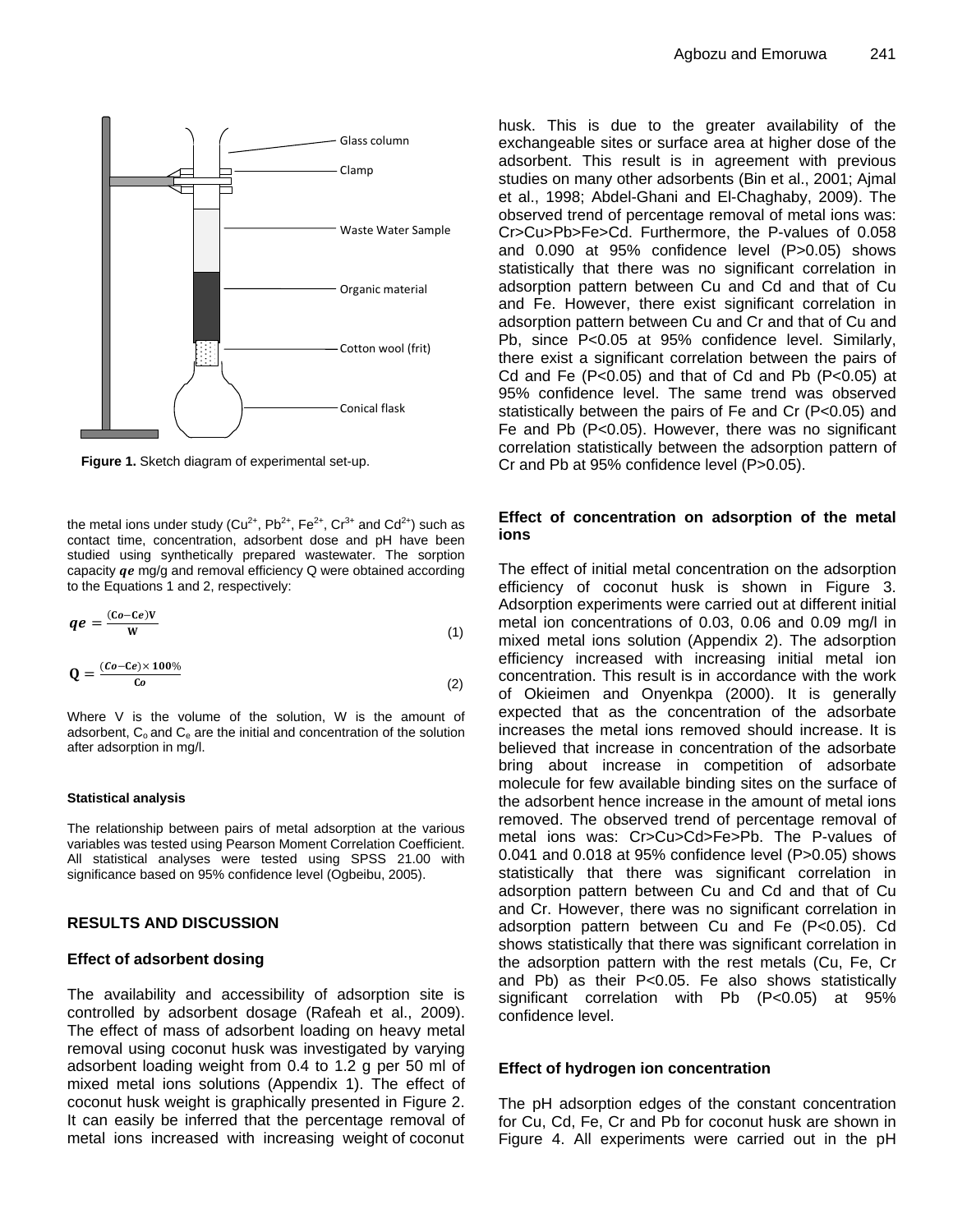

Figure 2. Effect of coconut loading weight on metal ion adsorption in a mixed metal ion solution.



**Figure 3.** Effect of variation in initial metal ions concentration on adsorption using coconut husk.

values of 2, 6 and 10 (Appendix 3) where chemical precipitation is almost avoided, so that metal removal could be related to the adsorption process (Abdel-Ghani and El-Chaghaby, 2009).

The susceptibility of the system pH changes may be attributed to the nature of the ions in solution and the nature of the adsorbent used. The lower the pH, the more H<sup>+</sup> ions competing with the metal ions for adsorption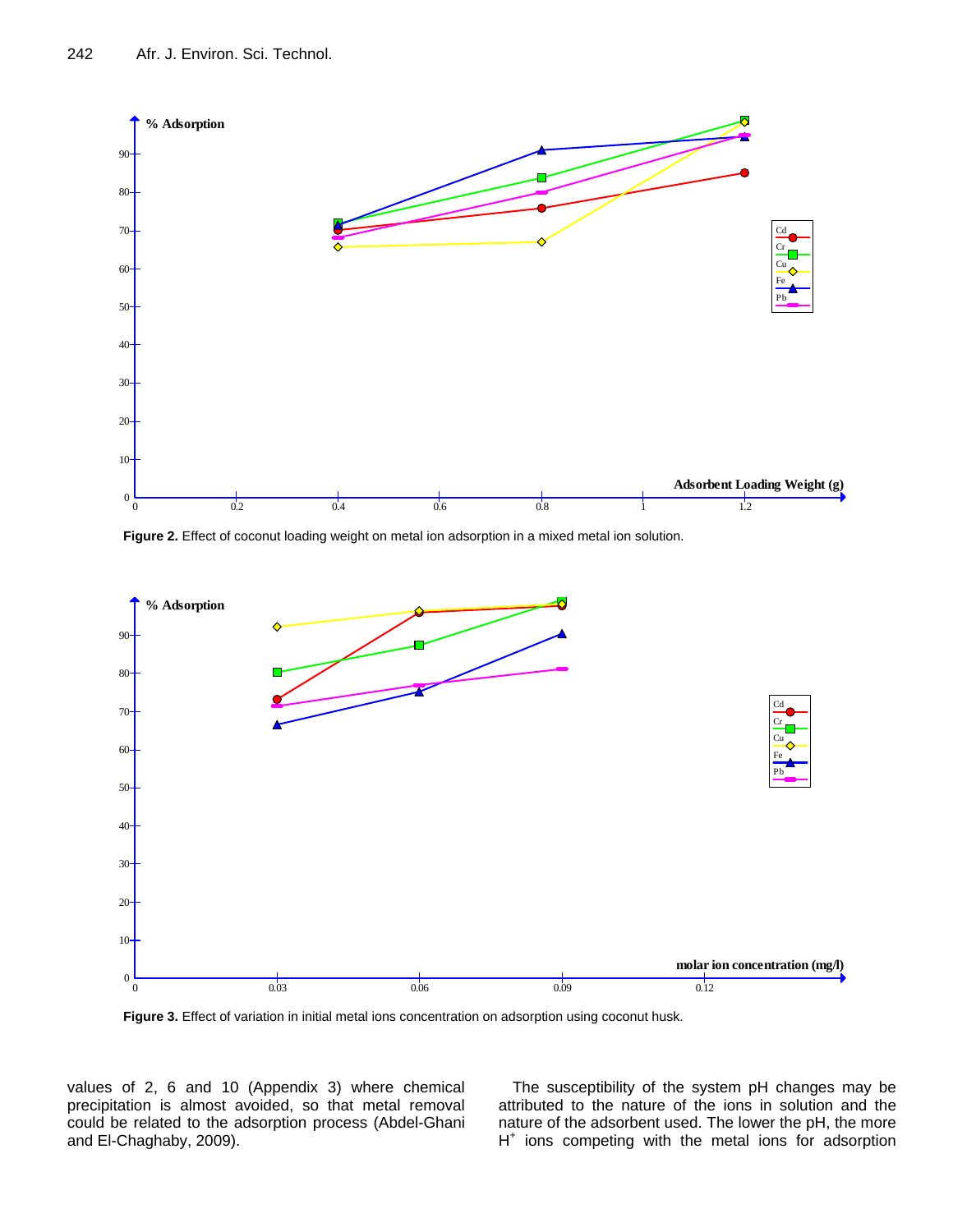

**Figure 4.** Effect of hydrogen ion concentration (pH) on metal ions adsorption.

sites, thus reducing their adsorption. On the other hand, the higher the pH, the less the  $H^+$  ions competing with metal ions for adsorption sites, thus increasing their adsorption, which explains the obtained results in Figure 4. The observed trend of percentage adsorption of metal ions was: Cd>Fe>Cr>Cu>Pb. Furthermore, the P<0.05 at 95% confidence level shows statistically that there was significant correlation in adsorption pattern between Cu and Cd; Cu and Fe; and Cu and Pb, respectively. Similar trend of adsorption pattern statistically was observed between Cd and Cr (P<0.05) and Cd and Pb (P<0.05).

## **Effect of contact time**

The effect of contact time on the adsorption efficiency is shown in Figure 5. Adsorption experiments were carried out at different time intervals: 20, 40 and 60 min in mixed metal ions (Appendix 4). It was observed that removal of tested metals was rapidly achieved, within a short period of 20 min. Adsorption of Cd and Cr ions attained maximum within 20 min while that of Cu was within 40 min. Adsorption of Fe and Pb increases with increase in contact time. Generally, the observed trend of metal removal was: Pb>Cu>Cr>Fe>Cd. Previous results revealed that removal of all tested metals was rapidly removed within a short period of 30 min (Olayinka et al., 2009). The effect of contact time on adsorption process of metal ions from wastewaters were studied by many authors (Dakiky et al., 2002; Saeed et al., 2005; AbdelGhani et al.,2007a; Abdel-Ghani et al., 2007b). The results indicated that the equilibrium time was dependent on the nature of the adsorbent and on metal ions concentration. Furthermore, the P<0.05 at 95% confidence level shows statistically that there was significant correlation in adsorption pattern between Cu and the rest metals (Cd, Fe, Cr and Pb, respectively). Similarly, Cd exhibited statistically significant correlation with Fe (P<0.05) but there was no significant correlation with Pb (P>0.05). However, there exist statistically significant correlation in adsorption pattern between Fe and Cr (P<0.05) and Pb (P<0.05). The P>0.05 shows statistically that there was no significant correlation between the adsorption pattern of Cr and Pb.

## **Isothermal studies**

The analysis of equilibrium data for the adsorption of Cd, Cr, Cu, Fe and Pb on coconut husk was done using the Langmuir and Freundlich isotherm model as shown in Tables 1 and 2, respectively. The extremely high  $R^2$ values provided by the Langmuir isotherm suggest that the data best fitted the Langmuir isotherm given by the equation:

The adsorption capacity of the adsorbent,

$$
qe\left(\frac{mg}{g}\right) = \frac{v}{m(Co - Ce)}.
$$
\n(3)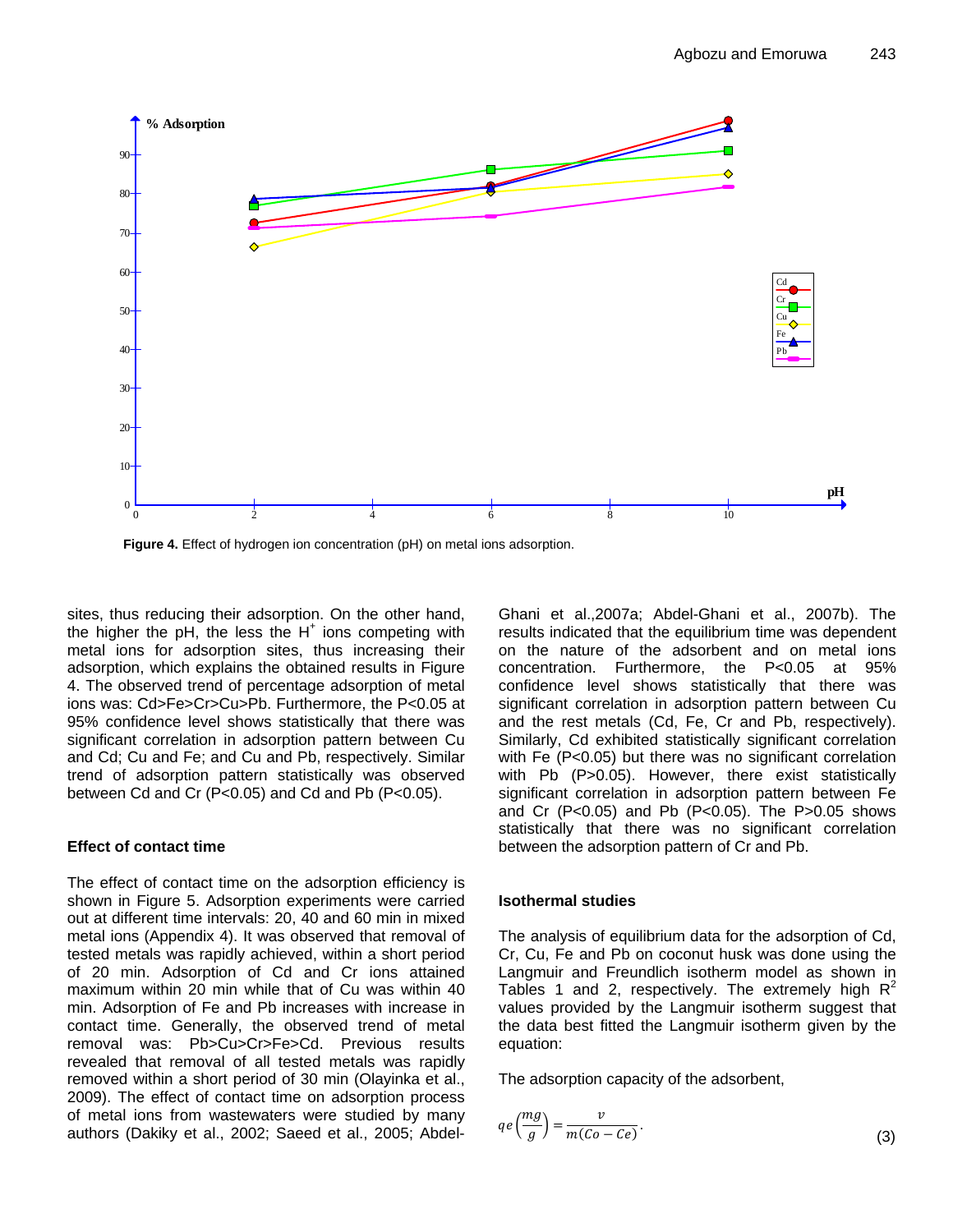

**Figure 5.** Effect of contact time on metal ions adsorption.

**Table 1.** Values of Langmuir Isotherm constants for sorption of Cd, Cr, Cu, Fe and Pb metal ions.

| Metal ions | $q_{max}$ (mg/g) | $K_l$ (I/mg) | $R_{L} = 1/(1 + K_{I}C_{o})$ | $R^2$ values |
|------------|------------------|--------------|------------------------------|--------------|
| Cu         | 0.00010          | 786.1        | 0.041                        | 0.965        |
| Cd         | 0.00010          | 610.02       | 0.051                        | 0.992        |
| Fe         | 0.00009          | 118.4        | 0.22                         | 0.919        |
| Cr         | 0.00031          | 1355.00      | 0.024                        | 0.835        |
| Pb         | 0.00039          | 38.44        | 0.46                         | 0.999        |

**Table 2.** Values of Freundlich Isotherm constants for sorption of Cd, Cr, Cu, Fe and Pb metal ions.

| <b>Metal ions</b> | $K_F$ (mg/l) | 1<br>n | N     | $R^2$ values |
|-------------------|--------------|--------|-------|--------------|
| Cu                | $4.4E - 6$   | 0.810  | 1.23  | 0.148        |
| Cd                | $1.24F - 6$  | 1.047  | 0.96  | 0.783        |
| Fe                | $3.7F - 7$   | 1.603  | 0.62  | 0.346        |
| Cr                | $2.0E - 5$   | 0.585  | 1.709 | 0.729        |
| Ph                | 7.96         | 2.253  | 0.44  | 0.974        |

Where  $C_0$  (mg/l) and  $C_e$  (mg/l) are initial and equilibrium concentration of adsorbate solution respectively.

The Langmuir isotherm equation is written as:

 4  $qe = \frac{qmaxKlCe}{(1 + hCc)}$  $(1 + klCe)$ 

 $q_{max}$  (mg/g) is the maximum adsorption capacity upon

complete saturation of the adsorbent surface,  $K_l$ (dm<sup>3</sup>/g) is a constant related to the adsorption/desorption energy.

The equation above can be rearranged to form the Scatchard regression:

$$
\frac{qe}{Ce} = qmaxKl - Kl\,qe\tag{5}
$$

A plot of  $\frac{q_e}{c_e}$  versus  $q_e$  yields a slope  $-K_l$  and intercept  $q_{max}K_l$ 

The isotherm constants were determined from the respective plots, and are presented in Table 1. Regression values  $(R^2)$  presented in Table 1; indicate that the adsorption data for Cd, Cr, Cu, Fe and Pb metal ion removal fitted well the Langmuir isotherm.

#### **Conclusion**

This study was carried out to evaluate the efficiency of metal removal from mixed metal ions solution using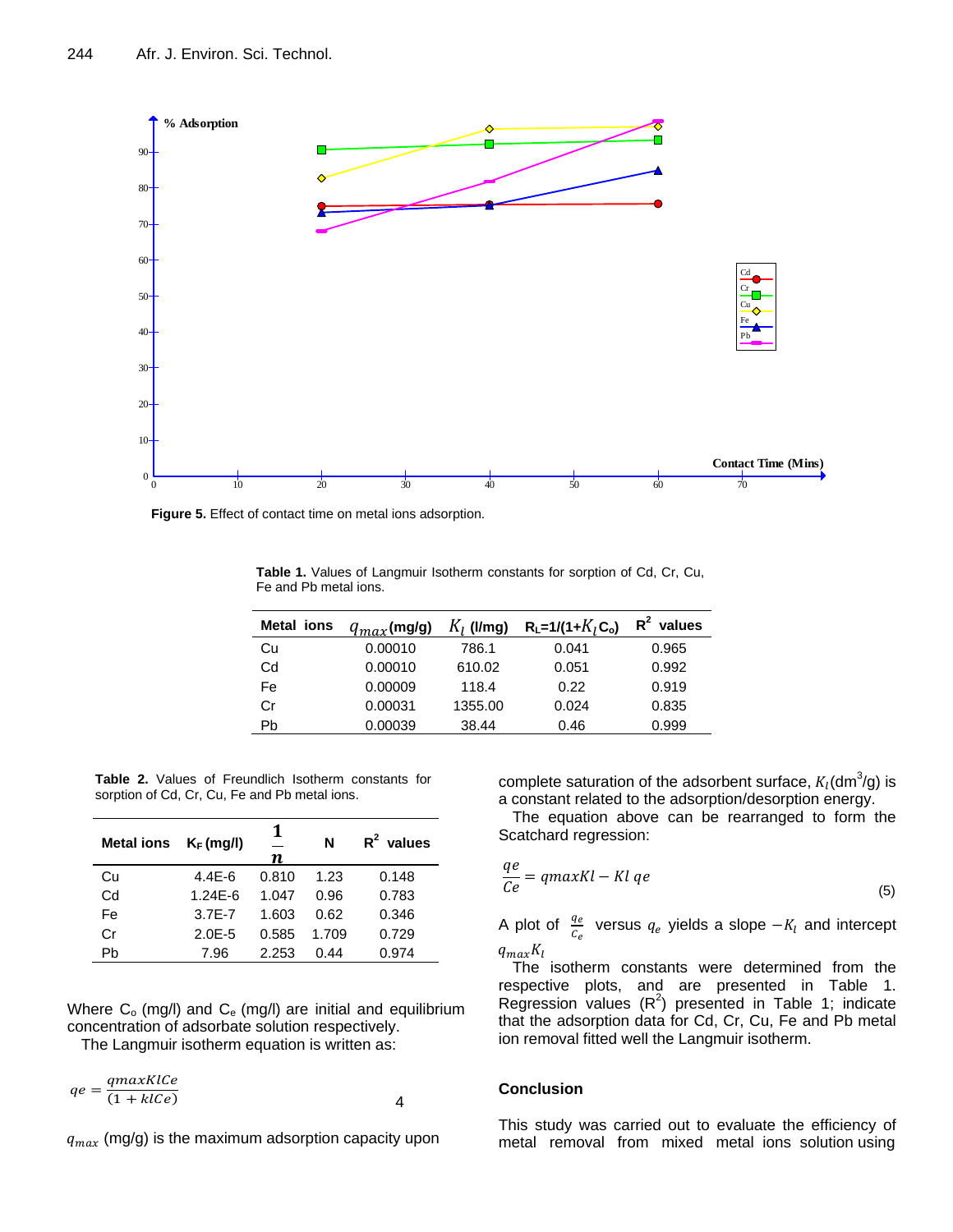coconut husk as adsorbent. Contact time, initial metal ion concentration, adsorbent dose and pH as factors that affect adsorption process of metals were studied using synthetically prepared wastewater. The percentage removal of metals increased with increasing weight of coconut husk and the observed trend of percentage removal of metal ions was: Cr>Cu>Pb>Fe>Cd. The adsorption efficiency increased with increasing initial metal ion concentration and the observed trend of percentage removal of metal ions was: Cr>Cu>Cd>Fe>Pb, while percentage removal of metal ions increased with increasing pH and the observed trend of percentage adsorption of metal ions was: Cd>Fe>Cr>Cu>Pb. The effect of contact time on the adsorption efficiency at different time intervals reveals that the removal of tested metals was rapidly achieved during a short period of 20 min. Generally, the study revealed that coconut husk (a waste material) is a viable material for removal of metals from waste water and therefore could be applied in large scale industrial effluents replete with heavy metals. Isothermal studies showed that the experimental data are best fitted on Langmuir model.

#### **Conflict of Interests**

The author(s) have not declared any conflict of interests.

#### **REFERENCES**

- Abdel-Ghani NT, El-Chaghaby GA (2009). Simultaneous Removal of Chromuim, Copper, Cadmuim, and Lead Ions from Aqueous Solution by Adsorption onto Kaolin. Int. J. Geotechnics Environ. 1(2):161-171.
- Abdel-Ghani NT, El-Nashar RM, El-Chaghaby GA (2007b). Removal of Cr(III) and Pb(II) from Solution by Adsorption onto *Casuarina Glauna*  Tree Leaves. Electronic J. Environ. Agric. Food Chem. 7(7):3126- 3133.
- Abdel-Ghani NT, Hefny M, El-Chaghaby Gh. AF (2007a). Removal of Lead from Aqueous Solution using Low-cost Abundantly Available Adsorbents. Int. J. Environ. Sci. Technol. 4(1):67-73.
- Abia AA, Igwe JC (2005). Sorption Kinetics and Intraparticulate diffusivities of Cd, Pb, and Zn ions on Maize Cob. J. Biotechnol. 4(6): 509-512
- Ajmal M, Khan AH, Ahmed-Sh, Ahmad-A (1998). Role of Sawdust in the Removal of Copper (II) from Industrial Wastes. Water Res. J. 32(10): 3085-3091.
- Akaninwor JO, Wage MO, Iba IU (2007). Removal of Iron, Zinc and Magnesium from polluted waste water samples using thioglycolic acid modified oil-palm. Afr. J. Biochem. Res. 1(2): 011-013.
- Bin Y, Zhang Y, Shukla A, Shyam SS, Dorris KL (2001). The Removal of Heavy Metals from Aqueous Solutions by Sawdust Adsorption-Removal of Lead and comparison of its Adsorption with Copper. J. Hazard. Mater. 84(1):83-94
- Carrijo OA, Liz RS, Makishima N (2002). Fiber of green coconut shell as agricultural substratum. Braz. Hortic. 20:533–535 (in Portuguese)
- Chand S, Aggarwal VK, Kumar P (1994). Removal of Hexavalent Chromium from the Wastewater by Adsorption. Indian J. Environ. Health 36(3):151-158 pp.
- Dakiky M, Khamis M, Manassra A, Mer'eb M (2002). Selective Adsorption of Chromium (VI) in Industrial Wastewater using Low-cost Abundantly Available Adsorbents. Adv. Environ. Res. 6(4):533-540.
- Gaballah I, Gey D, Allain E, Kilbertus G, Thauront J (1997). Recovery of copper through decontamination of synthetic solutions using modified

barks. Metallurgical and Materials Transactions B 28B,13-23.

- Gaballah I, Kilbertus G (1994). Elimination of As, Hg and Zn from synthetic solutions and industrial effluents using modified barks. In: Misra, M. (Ed.), Separation Process: Heavy Metals, Ions and Minerals. The Minerals, Metals & Materials Society.
- Goyal D, Ahluwalia S. S (2007). Microbial and plant derived biomass for removal of heavy metals from wastewater. Biores. Technol. 98:2243- 2257.
- Gupta VK, Gupta M, Sharma S (2001). Process development for the removal of lead and chromium from aqueous solution using red mud an aluminum industry waste. Water Res. 35(5):1125-1134.
- Hanafiah MAK, Ibrahim SC, Yahaya MZA (2006). Equilibrium adsorption study of lead ions onto sodium hydroxide modified Lalang (*Imperatacylindrica*) leaf powder. J. Appl. Sci. Res. 2:1169-1174.
- Horsfall M (Jnr), Ayebaemi IS (2004). Studies on the effect of pH on the sorption of  $Pb^{2+}$  and  $Cd^{2+}$  ions from aqueous solutions by *Caladiumbicolor* (Wild cocoyam) biomass. Environ. Biotechnol. 7(3):1-11.
- Hunt S (1986). Diversity of biopolymer structure and its potential for ion binding applications. In: Eccles, H., Hunt, S. (Eds.), Immobilization oflons by Bio-sorption. Ellis Horwood Limited Publishers.
- Igwe JC, Ogunewe DN, Abia AA (2005). Competitive adsorption of Zn (II), Cd (II) and Pb(II) ions from aqueous and non-aqueous solution by maize cob and husk. Afr. J. Biotechnol. 4(10): 1113-1116.
- Kadirvelu K, Thamaraiselvi K, Namasivayam C (2001). Removal of Heavy Metal from Industrial Wastewaters by Adsorption onto Activated Carbon Prepared from an Agricultural Solid Waste. Bioresour. Technol. 76: 63-65.
- Kim TY, Park SK, Cho SY, Kim HB, Kang Y, Kim SD, Kim SJ (2005). Adsorption of heavy metals by brewery biomass. Korean J. Chem. Eng. 22(1): 91-98.
- Matheickal JT, Yu Q, Woodburn GM (1999). Biosorption of cadmium (II) from aqueous solutions by pre-treated biomass of marinealga DurvillAeapotatorum. Water Res. 33:335-342.
- Mondal MK (2009). Removal of Pb(II) ions from aqueous solution using activated tea waste: Adsorption on a fixed-bed column. J. Environ. Manage. 90: 3266-3271.
- Ogbeibu AE (2005). Biostatics- A Practical Approach to Research and Data Handling. Mindex Publishing Company Limited, Nigeria. pp. 139-141.
- Okieimen FE, Onyenkpa VU (2000). Binding of Cadmium, Copper, Lead and Nickel ions with Melon (Citrullus vulgaris) seed husk. Biol. Waste 29: 11-16.
- Olayinka KO, Alo BI, Adu T (2007). Sorption of heavy metals from electroplating effluents by low-cost adsorbents II: Use of waste tea, Coconut shell and Coconut husk. J. Appl. Sci. 7(16): 2307-2313.
- Olayinka KO, Oyedeji OA, Oyeyiola OA (2009). Removal of chromium and nickel ions from aqueous solution by adsorption on modified coconut husk. Afr. J. Environ. ScI. Technol. 3(10): 286-293.
- Pino GH (2005). Biosorption of heavy metals using powder of greencoconut shell. Master's Degree Dissertation. Catholic University of Riode Janeiro, Brazil (in Portuguese).
- Rafeah W, Zainab N, Veronica U (2009). Removal of Mercury, Lead and Copper from aqueous solution by activated carbon of Palm Oil Empty Fruit Bunch. World Appl. Sci. J. 5;84-91.
- Saeed A, Igbal M, Akhtar MW (2005). Removal and Recovery of Lead(II) form Single and Multimetal (Cd, Cu, Ni, Zn) Solutions by Crop Milling Waste (Black Gram Husk). J. Hazard. Mater. 117(1):65- 73.
- Suthipong S, Siranee S (2009). Utilization of pulp and paper industrial wastes to remove heavy metals from metal finishing wastewater. J. Environ. Manage. 90: 3283-3289.
- Ting YP, Prince IG, Lawson F (1991). Uptake of cadmium and zinc by the alga Chlorella vulgaris: II. Multi-ion situation. Biotechnol. Bioeng. 37:445–455.
- Vaishnav V, Daga K, Chandra S, Lal M (2012). Adsorption Studies of Zn (II) ions from Wastewater using Calotropis procera as an Adsorbent. Res. J. Recent Sci. 1:160-165.